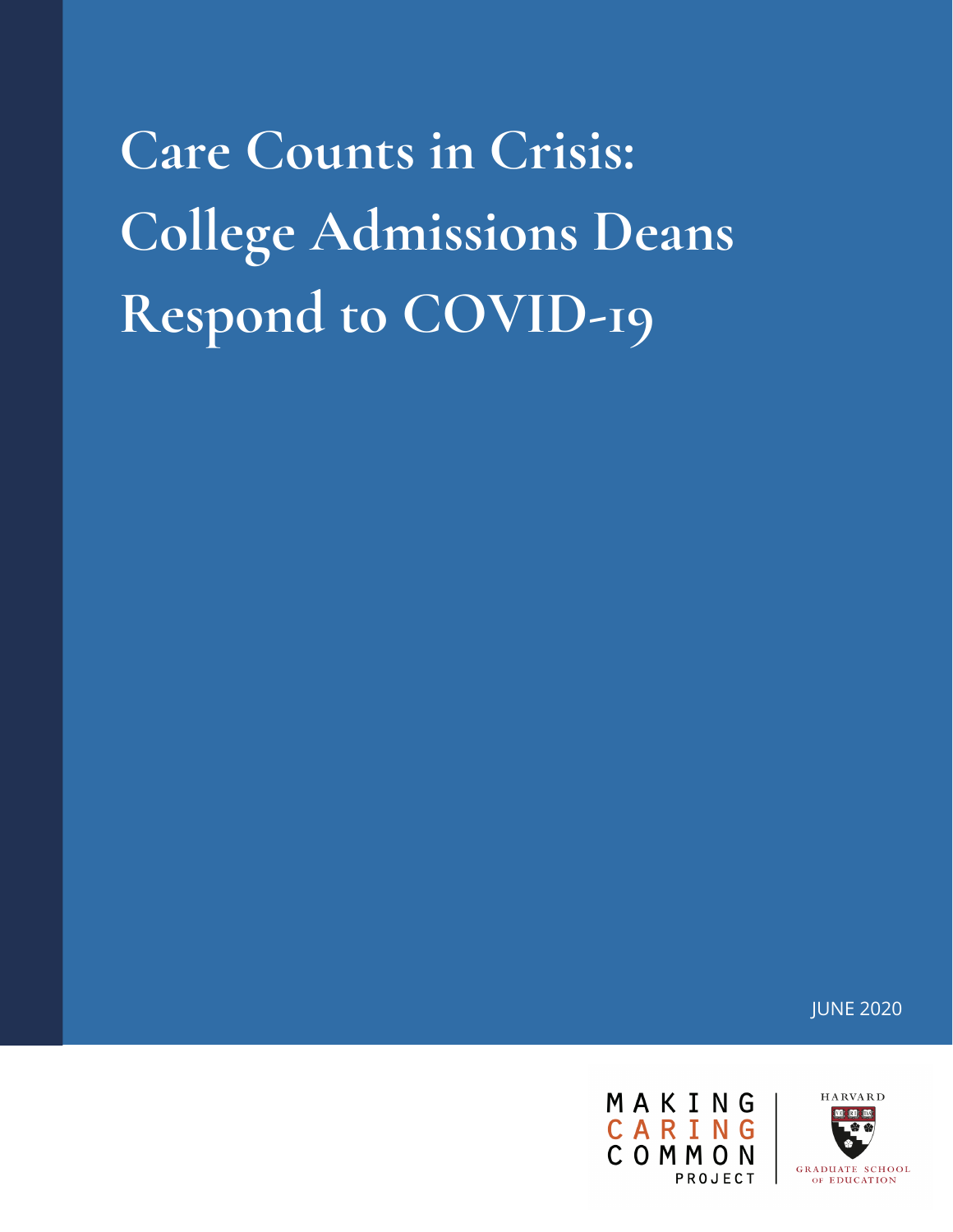### **Introduction**

In 2016 Making Caring Common launched Turning the Tide, an initiative endorsed by almost 200 college admissions leaders, focused on shifting the messages high school students and parents receive about what's important in college admissions.

Turning the Tide underscored that what's important in college admissions is not long brag sheets of accomplishments but meaningful engagement in learning and meaningful ethical engagement, especially concern for others and the common good. Turning the Tide also promoted a variety of steps for increasing equity and access for underrepresented students. Over the last few years, Making Caring Common has collaborated with colleges to make institution-specific changes that are aligned with these goals. We have also partnered with admission leaders and researchers in several efforts to advance these goals, including a project on providing far better, more usable information to underrepresented students in the college search process and a project on assessing ethical character and social and emotional skills in college admissions.

Then came a pandemic, which has brought with it tremendous challenges and stresses for students, families, and schools in this country and around the world, and has

generated all sorts of questions, anxieties and misconceptions about what college admissions offices expect and value during this time. The deans' collective statement below, endorsed by more than 300 college admission deans, seeks to harness the collective voices of college admissions deans to break through these misconceptions and to clearly answer these questions. It also seeks to continue to advance the goals of Turning the Tide.

The deans seek in this document to underscore their commitment to selfcare, care for others, equity, and meaningful learning. They express their commitment when reviewing applications to carefully taking into account the many challenges and obstacles students are currently facing, and they encourage students to share information about these challenges in their applications.

We hope this document will relieve some of the stress that students and families are experiencing. And we hope it will get us closer to a college admissions process that is saner and more equitable and that encourages young people to both care for themselves and to build a healthier, more humane, and just world.

*—Rick Weissbourd, Trisha Ross Anderson, and Brennan Barnard, Making Caring Common at the Harvard Graduate School of Education*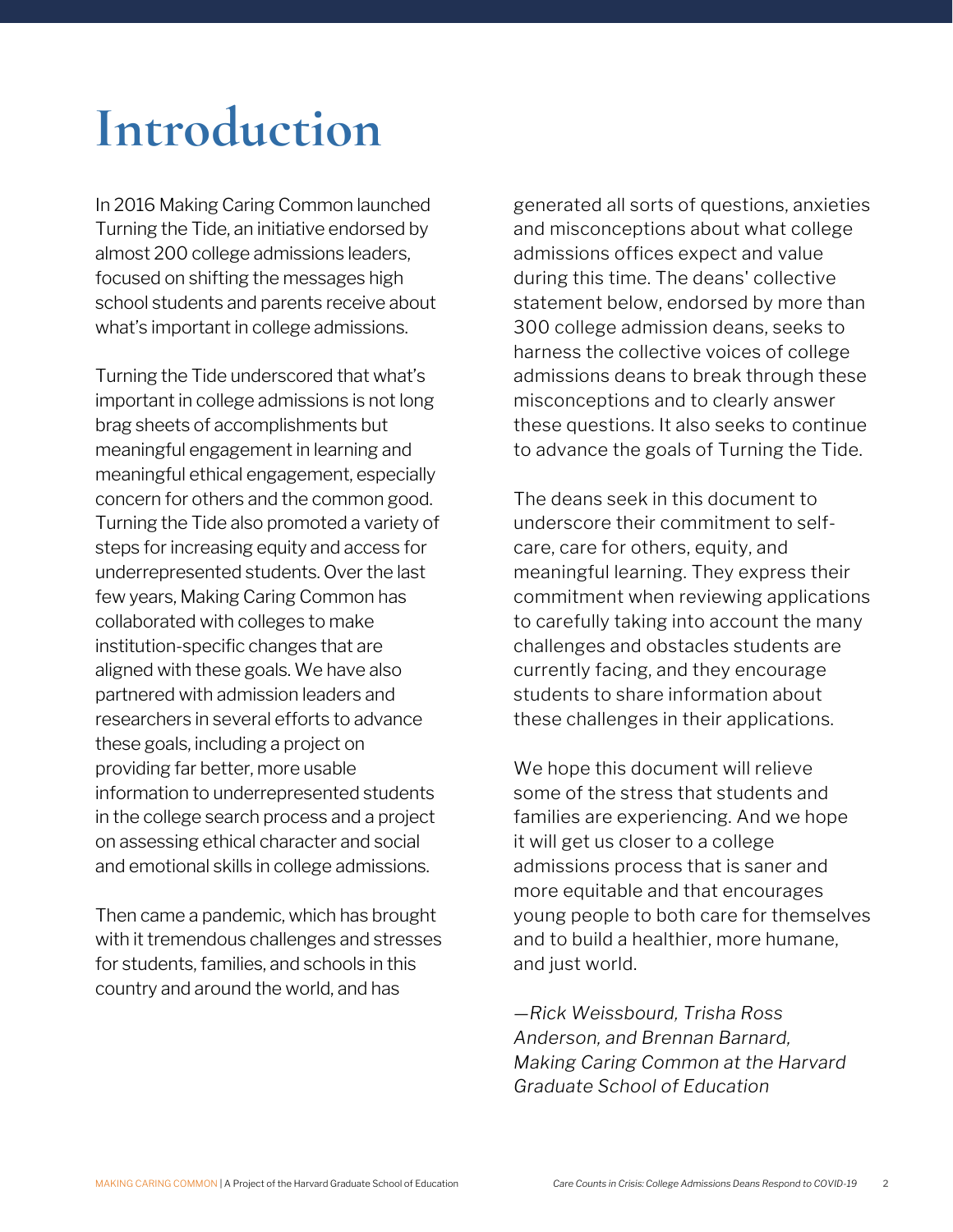# **What We Care About in This Time of Crisis: A Collective Statement From College Admissions Deans**

As admission and enrollment leaders, we recognize that we and the institutions we represent send signals that can shape students' priorities and experiences throughout high school. This collective statement seeks to clarify what we value in applicants during this time of COVID-19. We are keenly aware that students across the country and the world are experiencing many uncertainties and challenges. We primarily wish to underscore our commitment to equity and to encourage in students self-care, balance, meaningful learning, and care for others.

More specifically, we value the following:

#### 1. Self-care

Self-care is of high importance, especially in times of crisis. We recognize that many students, economically struggling and facing losses and hardships of countless kinds, are simply seeking to get by. We also recognize that this time is stressful and demanding for a wide range of students for many different reasons. We encourage all students to be gentle with themselves during this time.

#### 2. Academic work

Your academic engagement and work during this time matters to us, but given the circumstances of many families, we recognize that you may face obstacles to academic work. We will assess your academic achievements in the context of these obstacles. In addition, we will assess your academic achievements mainly based on your academic performance before and after this pandemic. No student will be disadvantaged because of a change in commitments or a change in plans because of this outbreak, their school's decisions about transcripts, the absence of AP or IB tests, their lack of access to standardized tests (although many of the colleges represented here don't require these tests), or their inability to visit campus. We will also view students in the context of the curriculum, academic resources, and supports available to them.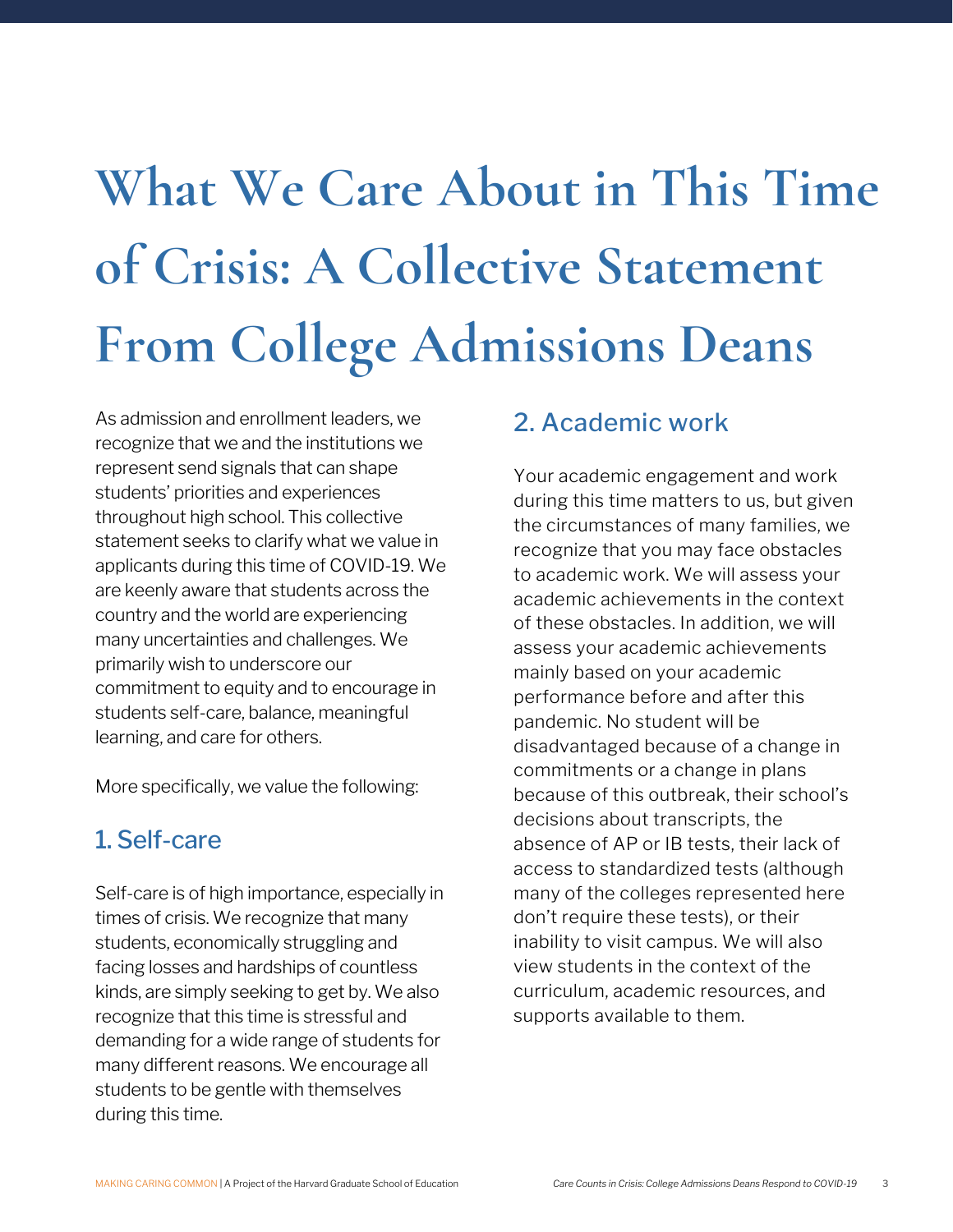#### 3. Service and contributions to others

We value contributions to one's communities for those who are in a position to provide these contributions. We recognize that while many students are not in this position because of stresses and demands, other students are looking for opportunities to be engaged and make a difference. This pandemic has created a huge array of needs, whether for tutoring, contact tracing, support for senior citizens, or assistance with food delivery. We view responding to these needs as one valuable way that students 1can spend their time during this pandemic.

We also value forms of contribution that are unrelated to this pandemic, such as working to register voters, protect the environment, combat racial injustice and inequities, or stop online harassment among peers. Our interest is not in whether students created a new project or demonstrated leadership during this period. We, emphatically, do not seek to create a competitive public service "Olympics" in response to this pandemic. What matters to us is whether students' contribution or service is authentic and meaningful to them and to others, whether that contribution is writing regular notes to frontline workers or checking in with neighbors who are isolated. We will assess these contributions and service in the context of the obstacles students are facing. We also

care about what students have learned from their contributions to others about themselves, their communities, and/or their country (Please see Turning the Tide for additional information about the kinds of contributions and service we value). No student will be disadvantaged during this time who is not in a position to provide these contributions. We will review these students for admissions in terms of other aspects of their applications.

#### 4. Family contributions

Far too often there is a misperception that high-profile, brief forms of service tend to "count" in admissions while family contributions—which are often deeper and more time-consuming and demanding—do not. Many students may be supervising younger siblings, for example, or caring for sick relatives or working to provide family income, and we recognize that these responsibilities may have increased during these times. We view substantial family contributions as very important, and we encourage students to report them in their applications. It will only positively impact the review of their application.

#### 5. Extracurricular and summer activities

No student will be disadvantaged for not engaging in extracurricular activities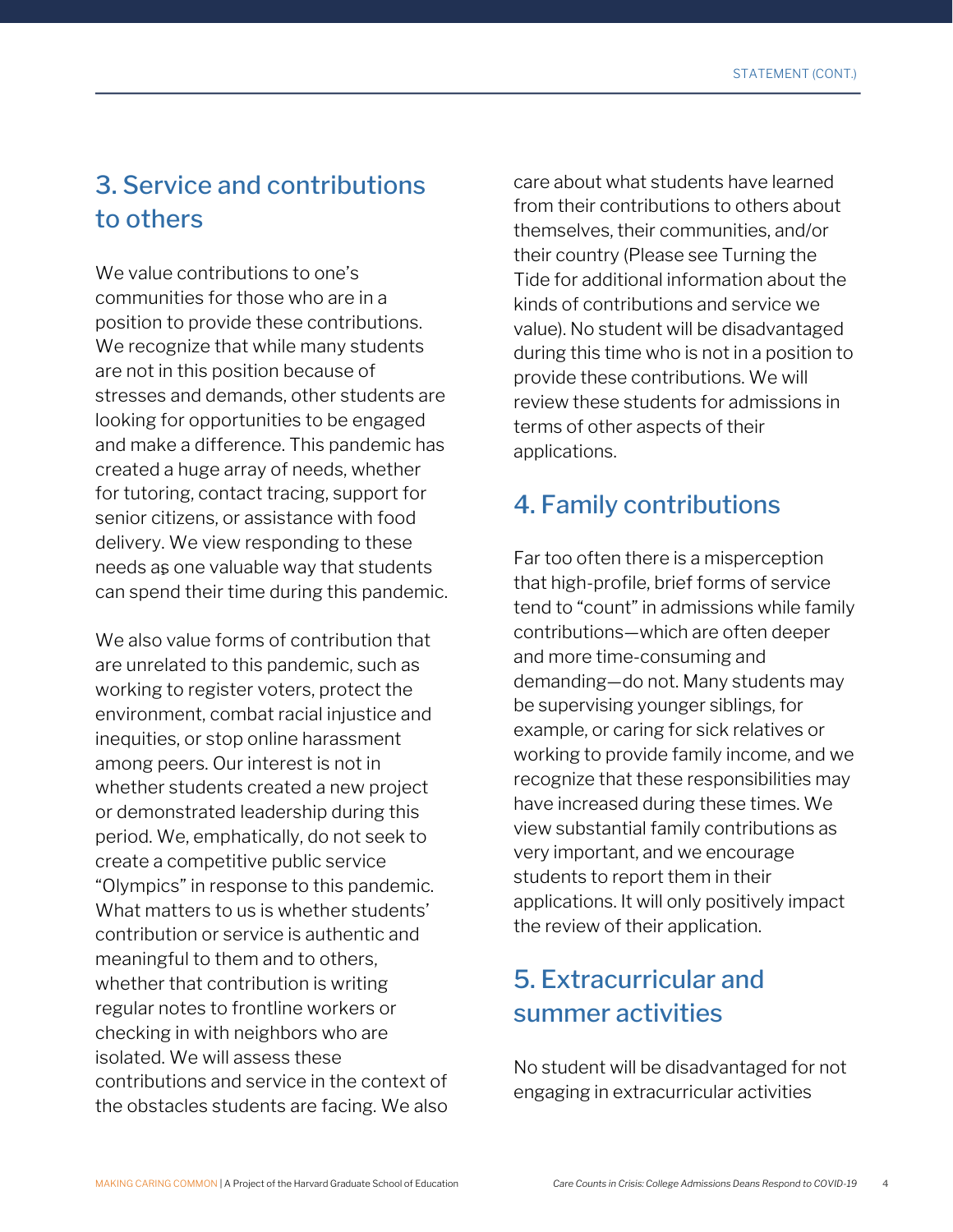during this time. We also understand that many plans for summer have been impacted by this pandemic, and students will not be disadvantaged for lost possibilities for involvement. Potential internship opportunities, summer jobs, camp experiences, classes, and other types of meaningful engagement have been cancelled or altered. We have never had specific expectations for any one type of extracurricular activity or summer experience and realize that each student's circumstances allow for different opportunities. We have always considered work or family responsibilities as valuable ways of spending one's time, and this is especially true at this time.

#### Reporting information that is important to students and to us

We will gather information from schools themselves about curriculum and academic resources and supports, but we

encourage students to communicate any factors specific to their circumstances that impeded their academic performance. Those factors might include, for example, lack of access to the internet, no quiet place to study, or the various family responsibilities described above. We encourage students to describe concretely how any of these circumstances have negatively affected their academic performance or ability to engage in activities that matter to them. It is helpful to know, for example, how much time students spent per week taking on a family responsibility, such as taking care of a sick relative. This information will be treated completely confidentially.

Both the Common Application and the Coalition for College application provide opportunities for students to describe how they have been impacted by the pandemic.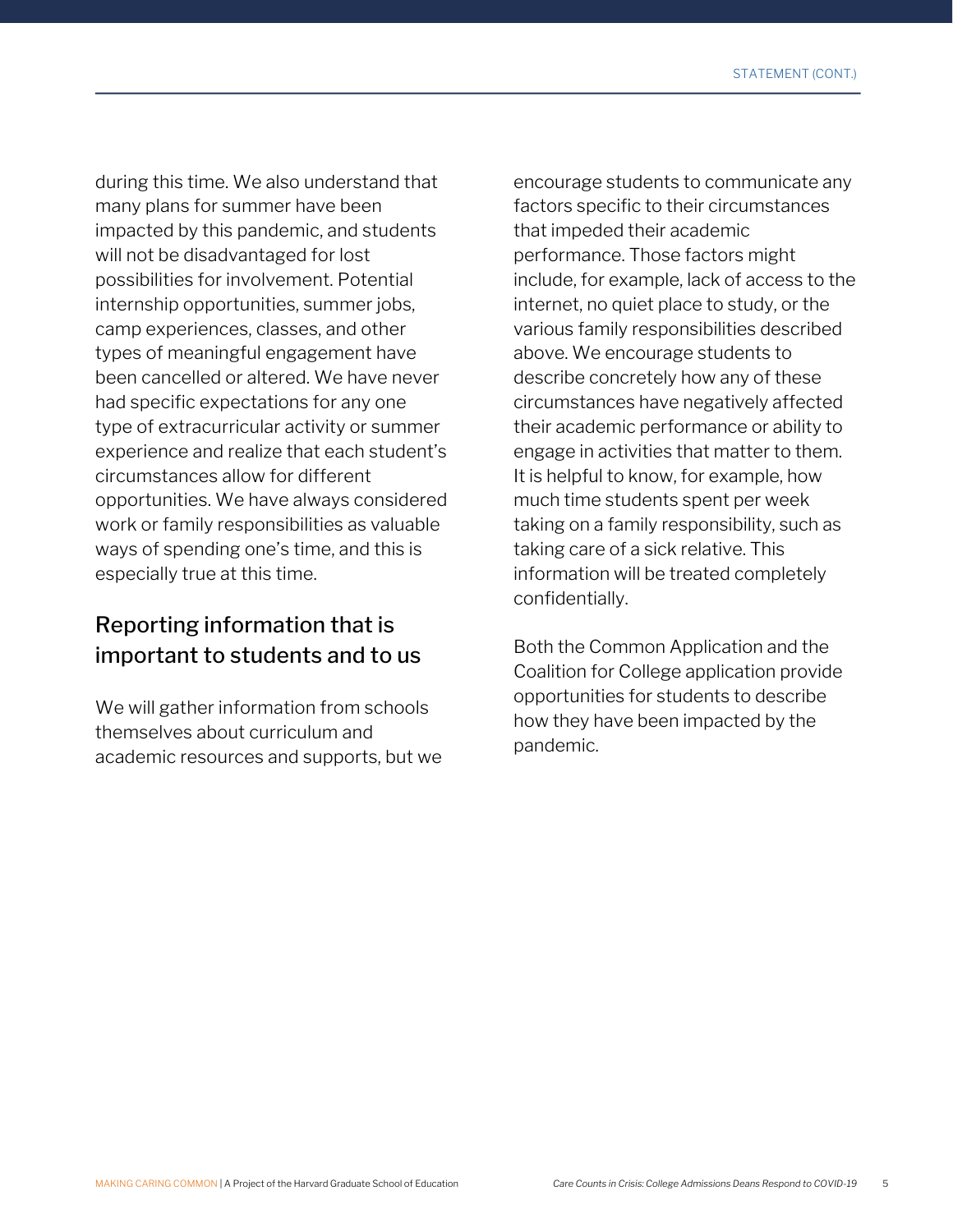## **Current Endorsers (as of June 2020)**

Kristen Capezza, Vice President of Enrollment Management and University Communications, Adelphi University

Alexa Gaeta, Vice President for Enrollment, Dean of Admission and Financial Aid, Agnes Scott College

Dwayne Walker, Vice President for Enrollment Management, Albright College Cornell B. LeSane II, Vice President for Enrollment & Dean of Admissions, Allegheny College Mary Alice Ozechoski, Vice President of Enrollment and Marketing, Alvernia University Sharon Alston, Vice Provost for Undergraduate Enrollment, American University Heather A. Kim, Vice President for Enrollment, Marketing and Communication, Anderson University Gariot P. Louima, Vice President for Enrollment and Student Success, Antioch College Matt Lopez, Associate Vice President, Enrollment Services and Executive Director, Admission

Services, Arizona State University

Amanda Parker-Wolery, Director of Marketing and Admissions, Art Academy of Cincinnati W. Kent Barnds, Executive Vice President for External Relations, Augustana College (IL) Courtney Minden, Vice President of Enrollment Management, Babson College Scott A. Schulz, Vice President for Enrollment Management, Baldwin Wallace University Lindsey Speer, Director of Undergraduate Admissions and Orientation, Ball State University Jennifer Fondiller, Vice President for Enrollment, Barnard College M. Leslie Davidson, Vice President for Enrollment, Beloit College Tony Cabasco, Vice President for Enrollment, Bennington College Mario Silva-Rosa, Director of Undergraduate Admission, Bentley University Andrew Bressette, Vice President for Enrollment Management, Berry College Krista Medionte-Phillips, Director of Admissions, Binghamton University Trent R. Gilbert, Vice President for Enrollment Management, Birmingham-Southern College Kevin Cavanagh, Vice President for Enrollment Management, Bloomfield College Kelly Talbert, Director of Admissions, Boise State University Grant Gosselin, Director of Undergraduate Admission, Boston College Kelly A. Walter, Associate Vice President for Enrollment & Dean of Admissions, Boston University E. Whitney Soule, Senior Vice President, Dean of Admissions and Student Aid, Bowdoin College Jennifer Walker, Dean of Admissions and Financial Aid, Brandeis University Matt Thomsen, Vice President for Enrollment Management, Briar Cliff University Logan Powell, Dean of Admission, Brown University William Larrousse, Vice President for Enrollment Management, Bryn Athyn College Logan Powell, Dean of Admission, Brown University Cheryl Lynn Horsey, Chief Enrollment Officer, Bryn Mawr College Bill Conley, Vice President for Enrollment Management, Bucknell University Lori Greene, Vice President for Enrollment Management, Butler University Stephen Quinn, Vice President, Enrollment Management and Communications, Caldwell University Nikki Kahealani Chun, Director of Undergraduate Admissions, California Institute of Technology (Caltech)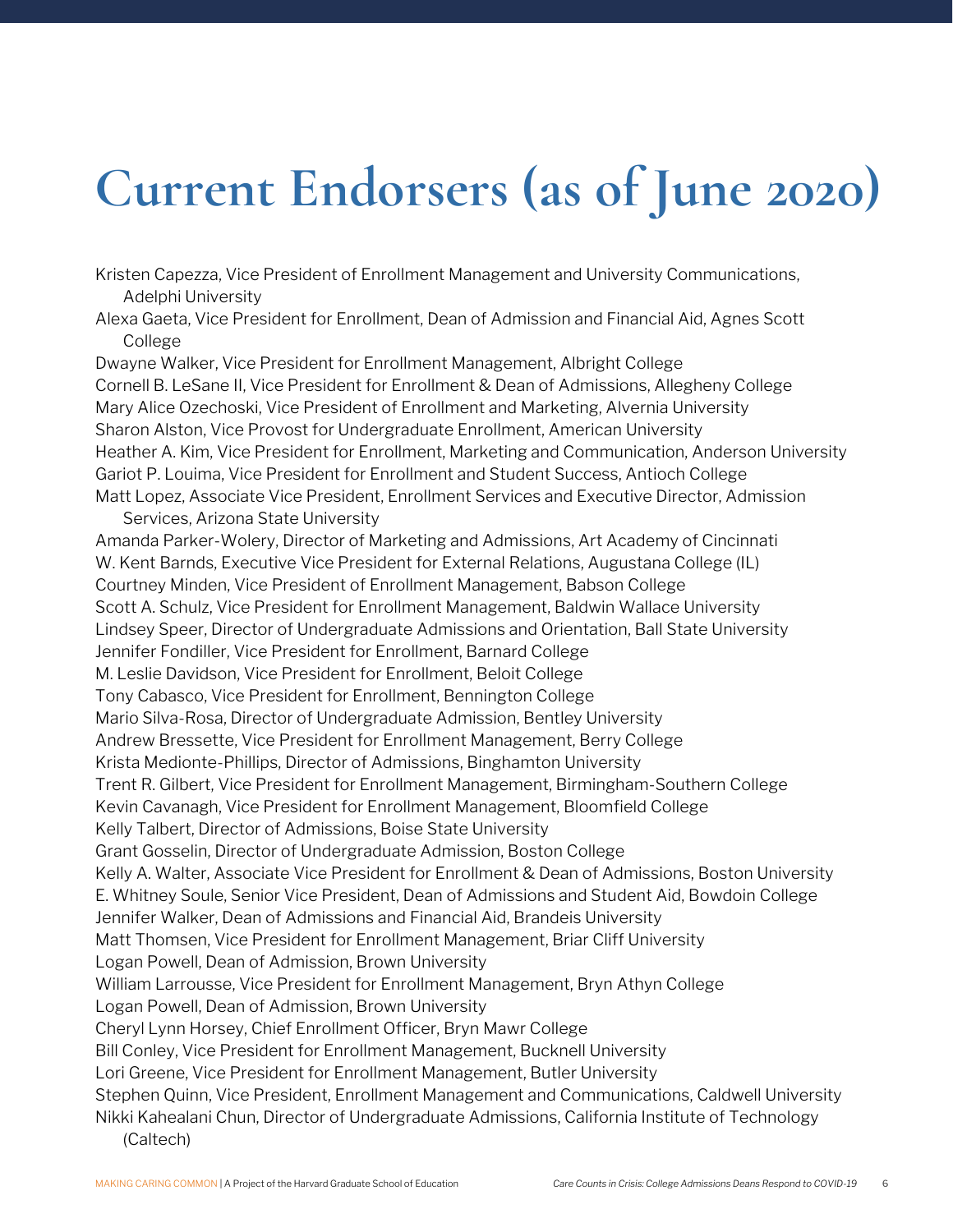Matthew Ward, Vice President, Enrollment Management & Marketing, California Lutheran University Art D. Rodriguez, Vice President and Dean of Admissions and Financial Aid, Carleton College Michael Steidel, Dean of Admission, Carnegie Mellon University Teege Mettille, Vice President of Enrollment, Carroll University Rick Bischoff, Vice President for Enrollment, Case Western Reserve University Chevy Freiburger, Dean of Enrollment, Central College Jennifer DeHaemers, Vice President of Student Recruitment and Retention, Central Michigan **University** Bob Nesmith, Dean of Admission and Financial Aid, Centre College Robert J. Lange III, Dean of Admission, Christopher Newport University Meredith Twombly, Vice President for Admission and Financial Aid, Clark University Julie Staker, Vice President for Enrollment, Marketing and Institutional Effectiveness, Coe College Gary Ross, Vice President for Admission and Financial Aid, Colgate University Suzette Stille, Dean of Admissions, College of Charleston Heather Albert-Knopp, Dean of Admission, College of the Atlantic Ann McDermott, Director of Admission, College of the Holy Cross Scott Friedhoff, Vice President for Enrollment, College of Wooster Mark J. Hatch, Vice President for Enrollment, Colorado College Heather Daniels, Director of Admissions, Colorado State University Jessica Marinaccio, Dean of Undergraduate Admissions and Financial Aid, Columbia University Mike Vandenberg, Director of Recruitment, Concordia College Candice Hill, Director of Traditional Undergraduate Admissions, Concordia University Texas Andy Strickler, Dean of Admission & Financial Aid, Connecticut College Jonathan Burdick, Vice Provost for Enrollment, Cornell University Sarah Richardson, Assistant Vice Provost for Enrollment, Director of Admissions, Creighton University Lee Coffin, Vice Provost for Enrollment and Dean of Admissions and Financial Aid, Dartmouth College Christopher Gruber, Vice President and Dean of Admission and Financial Aid, Davidson College Iris Godes, Associate Vice President of Enrollment & Dean of Admissions, Dean College Tracey Dysart Ford, Vice President for Enrollment Management, Defiance College Gregory Sneed, Vice President for Enrollment Management, Denison University Bobby Andrews, Vice President for Enrollment Management, DePauw University Catherine McDonald Davenport, Vice President for Enrollment and Dean of Admissions, Dickinson College Brandon M. Boulter, Assistant Vice President for Enrollment, Dominican University of California Anne E. Kremer, Dean of Admission, Drake University Evelyn K. Thimba, Senior Vice President for Enrollment Management, Drexel University Jason Good, Vice President for Innovation and Student Recruitment, Eastern Mennonite University Genesis Meaderds, Director of Admissions, Eastern Oregon University John Sullivan, Vice President for Enrollment Management, Eckerd College Greg Zaiser, Vice President for Enrollment, Elon University Sandra Robbins, Dean of Enrollment, Emmanuel College Evan Lipp, Vice President of Admission and Financial Aid, Endicott College Alison Hildenbrand, Director of Undergraduate Admission, Fairfield University Luke David Schultheis, Vice President for Enrollment, Planning, and Effectiveness, Fairleigh Dickinson **University**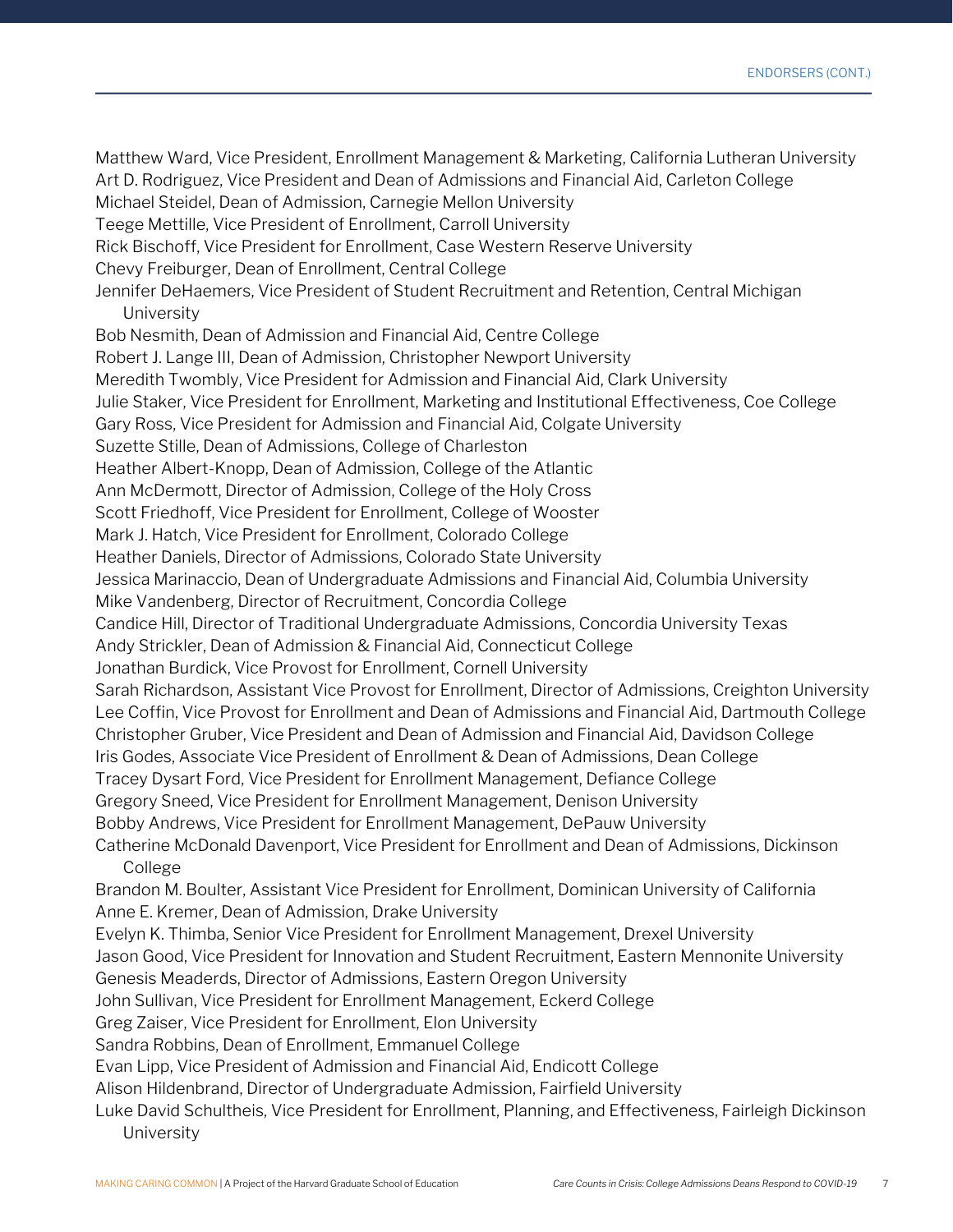Rachel Branch, Dean of Admissions, Flagler College Jody E. Glassman, Director of University Admissions, Florida International University Hege Ferguson, Director of Admissions, Florida State University John W. Buckley, Vice President for Admission and Student Financial Services, Fordham University Jess Savage, Director of Admission, Fort Lewis College John Chenier, Assistant Dean of Admissions, Framingham State University Jimmie Foster, Jr., Vice President of Enrollment Management, Franklin & Marshall College Arlene Wesley Cash, Vice President for Enrollment Management and Student Success, Frostburg State University Melissa A. Bevacqua, Director of Undergraduate Admissions, George Mason University Rick Clark, Director of Undergraduate Admission, Georgia Institute of Technology Gail Sweezey, Dean of Admissions, Gettysburg College Erin Hays, Director of Admission, Gonzaga University Dominique Burgunder-Johnson, Vice President for Marketing and Enrollment, Goshen College Jonathan Lindsay, Vice President for Enrollment Management, Goucher College Jodi M. Chycinski, Associate Vice President and Director of Admissions, Grand Valley State University Rebecca Chabrow, Director of Enrollment Management, Gratz College Victoria Clark, Director of Admissions, Greenville University Kyle Wooden, Director of Admission, Guilford College Monica C. Inzer, Vice President for Enrollment Management, Hamilton College Mai Nhia Xiong-Chan, Vice President of Enrollment, Hamline University Fumio Sugihara, Dean of Admissions and Financial Aid, Hampshire College Chris Gage, Vice President for Strategy and Enrollment, Hanover College William Fitzsimmons, Dean of Admissions and Financial Aid, Harvard University Thyra Briggs, VP for Admission & Financial Aid, Harvey Mudd College Christopher Schukei, Dean of Admissions, Hastings College Jess Lord, Vice President & Dean of Admission and Financial Aid, Haverford College Ryan Cassell, Vice President for Enrollment and Dean of Admission, Hendrix College Andrew Bills, Senior Vice President for Enrollment, High Point University Ashley Browning, Vice President of Enrollment Management, Hollins University Lauren Campbell, Director of Undergraduate Admissions, Holy Family University William J. Brown, Jr., Vice President for Enrollment Management, Hood College Ryan Spear, Dean of Admission, Houghton College Anthony E. Jones, Associate Provost/Assistant Vice President of Enrollment Management, Howard University Melissa Rosenberg, Director of Admissions, Husson University Evan Wilson, Dean of Admission and Student Financial Services, Illinois College Jeff Mavros, Director of Admissions, Illinois State University Stephanie Levenson, Vice President for Enrollment Management, John Carroll University David M. Phillips, Vice Provost for Admissions and Financial Aid, Johns Hopkins University Jason Moran, Vice President for Enrollment and Marketing, Juniata College Molly McGaughey, Director of Undergraduate Admissions, Kansas State University Mary G. Parker, Vice President of Enrollment Management, Kent State University Diane Anci, Dean of Admissions & Vice President for Enrollment, Kenyon College Jennifer Sekol, Director of Admissions, Keystone College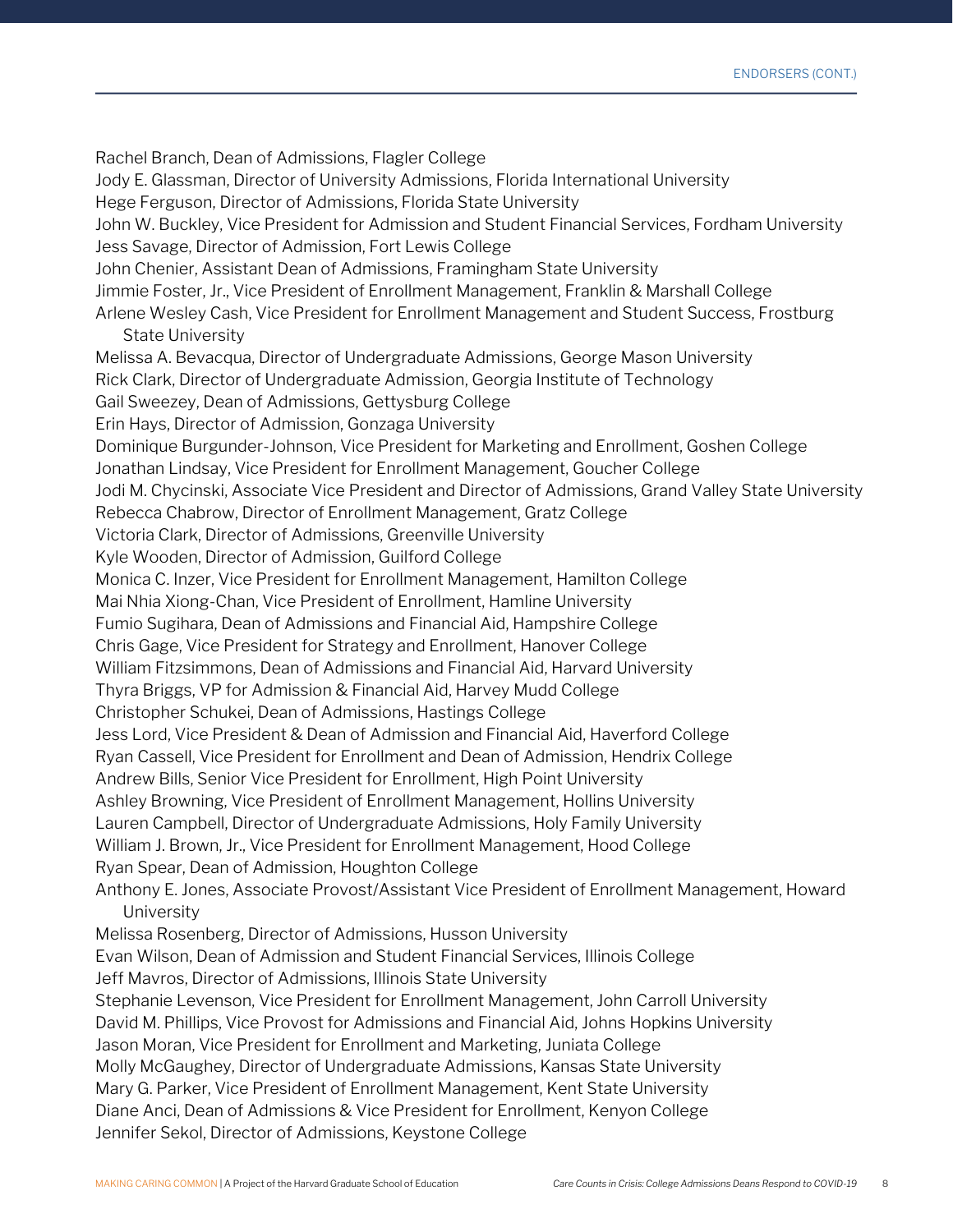Gregory V. MacDonald, Vice President Enrollment Management, Lafayette College Christopher Brown, Vice President of Enrollment Management, Laguna College of Art + Design Chris Ellertson, Vice President of Enrollment, Lake Forest College Ken Anselment, Vice President for Enrollment and Communication, Lawrence University Rachel A. Nichols, Vice President for Enrollment Management, Lenoir-Rhyne University Ashley Skidmore, Dean of Undergraduate Admission, Lewis University Jody Goins, Vice President & Dean, Enrollment and Student Affairs, Lincoln Memorial University Lisa Knodle-Bragiel, Director of Admission, Linfield University Matthew X. Fissinger, Assistant Vice Provost, Undergraduate Admission, Loyola Marymount **University** Eric Nichols, Vice President for Enrollment Management, Loyola University Maryland Nathan Ament, Chief Enrollment Officer, Loyola University New Orleans Michael Konopski, Vice President for Enrollment Management, Lycoming College Kent Rinehart, Dean of Admission, Marist College Brian Troyer, Dean of Admissions, Marquette University Christian Andrade, Dean of Admission, Marymount Manhattan College Stuart Schmill, Dean of Admissions and Student Financial Services, Massachusetts Institute of Technology Heidi Reigel, Dean of Admissions, McDaniel College Shery Boyles, Director of Admission, Meredith College Bethany Perkins, Director of Admission, Miami University John Ambrose, Director of Undergraduate Admissions, Michigan State University Allison A. Carter, Director of Admissions, Michigan Technological University Linda Olsen, Director of Undergraduate Admissions, Middle Tennessee State University Nicole Curvin, Dean of Admissions, Middlebury College Sarah Shupenus, Vice President for Enrollment and Marketing, Millikin University Jonathan Squire, Dean of Admissions, Moore College of Art and Design Susana Briscoe-Alba, Dean of Admissions and Financial Aid, Mount Saint Mary College Erika Yamasaki, Director of Admission, Mount Saint Mary's University, Los Angeles James W. Smith, Vice President of University Relations, Mount Vernon Nazarene University Melissa Falk, Dean of Admissions and Financial Aid, Muhlenberg College Dave Follick, Dean of Admissions, Nassau Community College-SUNY Angel Perez, CEO-Elect, National Association for College Admission Counseling Megan Kokenge, Director of Enrollment Services, Nebraska Methodist College Stephen Eck, Executive Director of University Admissions, New Jersey Institute of Technology Jon Westover, Associate Vice Provost & Director of Admissions, North Carolina State University MJ Knoll-Finn, Senior Vice President for Enrollment Management and Student Success, New York University Martin Sauer, Vice President for Enrollment Management and Athletics, North Central College (IL) Kimberly M. Odusami, Executive Director of Admissions and Enrollment, North Shore Community College Elizabeth Cheron, Assistant Vice President of Enrollment & Dean of Admissions, Northeastern University

Gerri Daniels, Executive Director of Admissions, Northern Michigan University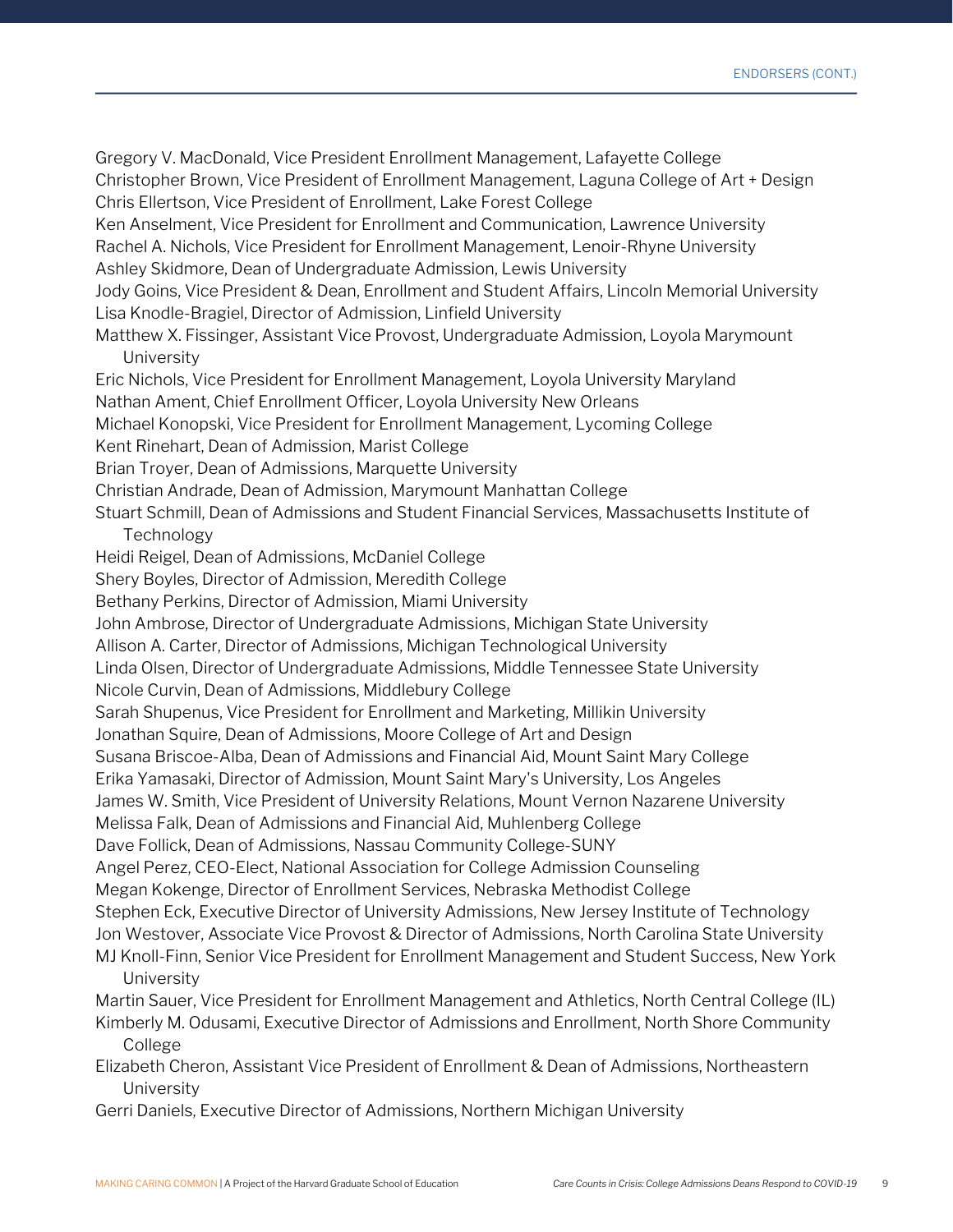Christopher Watson, Associate Vice President, Dean of Undergraduate Enrollment, Northwestern University Dawn Aubry, Vice President of Enrollment Management, Oakland University Manuel Carballo, Vice President and Dean of Admissions and Financial Aid, Oberlin College Vince Cuseo, Vice President of Enrollment, Occidental College Kevin W. Jones, Vice President for University Enrollment, Ohio Christian University Candace J. Boeninger, Interim Vice Provost for Strategic Enrollment Management, Ohio University Stefanie D. Niles, Vice President for Enrollment and Communications, Ohio Wesleyan University Emily Roper-Doten, Dean of Admission and Financial Aid, Olin College of Engineering Noah Buckley, Director of Admissions, Oregon State University Brittany Preston, Director of Admission and Recruitment, Oregon State University-Cascades Kathleen Chambard, Assistant VP, Enrollment Marketing, Pace University Anna Miltenberger, Director of Admissions, Pacific Northwest College of Art Debbie Bazarsky, Dean of Enrollment, Engagement, and Diversity, Pennsylvania College of Art & Design Kristy Paredes Collins, Dean of Enrollment Management, Pepperdine University Yvonne Berumen, Vice President of Admission and Financial Aid, Pitzer College Seth Allen, Vice President for Strategy & Dean of Admissions and Financial Aid, Pomona College Matt Ogawa, Director of Admissions and Recruitment, Portland Community College David White, Dean of Admissions, Prescott College Karen Richardson, Dean of Admission, Princeton University Raul Fonts, Associate Vice President/Dean of Admission and Financial Aid, Providence College Mitch Warren, Director of Admissions, Purdue University David Lesesne, Vice President for Enrollment, Dean of Admissions and Financial Aid, Randolph-Macon College J. Carey Thompson, Vice President for Enrollment and Communications & Dean of Admission, Rhodes College David S. Williams II, Assistant Vice President, Director of Admission, Rice University Jennifer Machacek, Vice President for Enrollment, Ripon College Austin Mapston, Dean of Enrollment Services, Rocky Mountain College Faye F. Tydlaska, Vice President for Enrollment Management, Rollins College Thomas E. Bear, Vice President for Enrollment Management, Rose-Hulman Institute of Technology Courtney McAnuff, Vice Chancellor for Enrollment Management, Rutgers University, New Brunswick Jennifer Pahl, Director of Admissions, Saginaw Valley State University Karen Pellegrino, Vice President for Enrollment Management, Saint Joseph's University Pamela Holsinger-Fuchs, Dean of Enrollment, Saint Martin's University Mona Bowe, Vice President for Enrollment Management, Saint Mary's College (IN) James R. Fowler, Jr., Vice President for Enrollment Management, Salve Regina University Eva Blanco Masias, Vice President for Enrollment Management, Santa Clara University Kevin McKenna, Vice President for Enrollment, Sarah Lawrence College Victoria Romero, Vice President for Enrollment, Scripps College Kate Innes, Director of Undergraduate Admission, Simmons University Mary Lou Bates, Vice President and Dean of Admissions and Financial Aid, Skidmore College Audrey Smith, Vice President for Enrollment, Smith College Todd Burrell, Director of Undergraduate Admissions, Southern Illinois University Edwardsville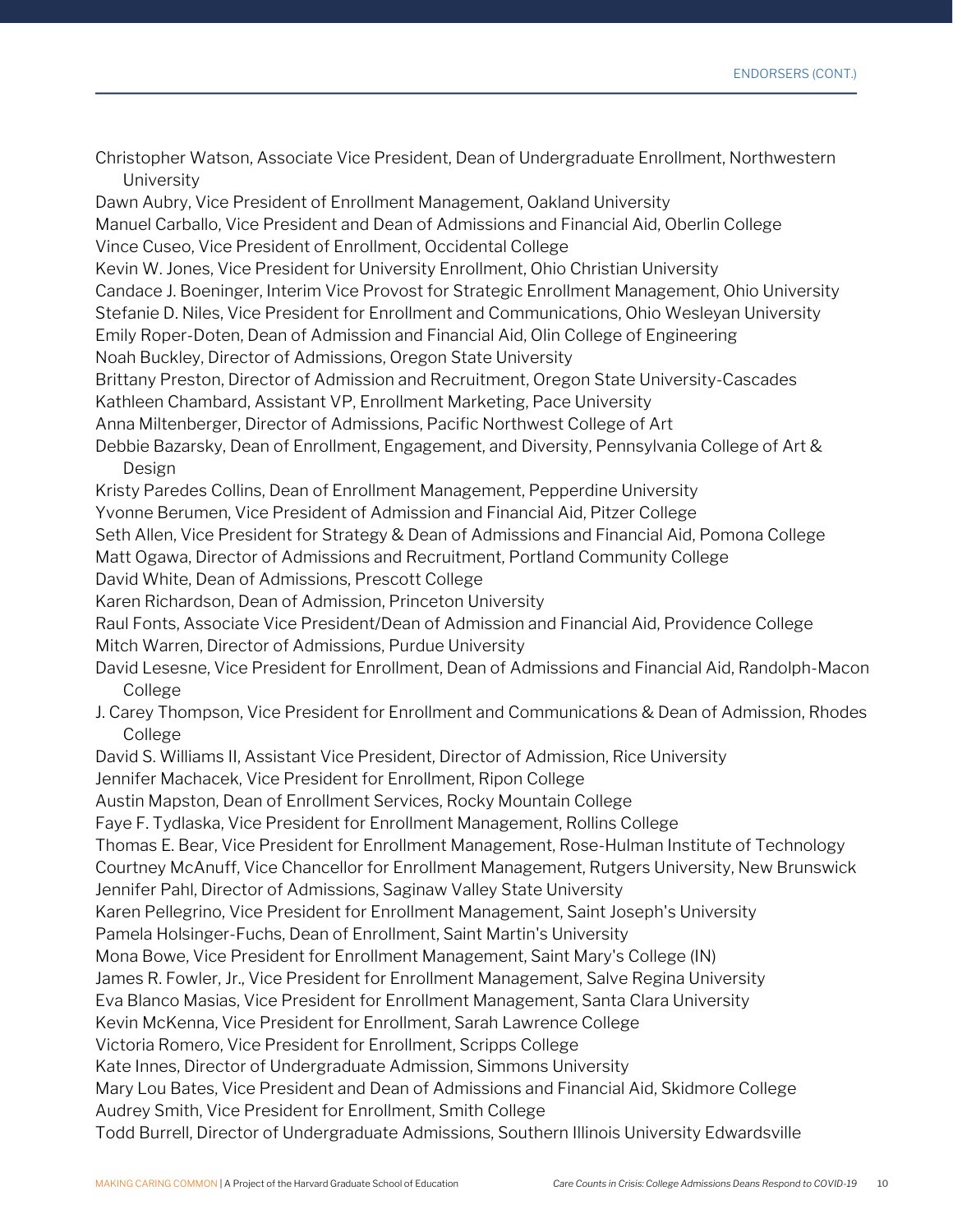Enga Almeida, Strategic Coordinator, Southwestern Adventist University Tom Delahunt, Vice President for Recruitment and Enrollment, Southwestern University Cory Piper-Hauswirth, Associate Vice President of Admissions, College for Women, St. Catherine University Drew Nichols, Dean of Admission, St. Edward's University Robert Oliva, Director of Recruitment, Office of Admissions, St. Francis College Benjamin Baum, Vice President of Enrollment, St. John's College Florence Hines, Vice President and Dean of Admissions and Financial Aid, St. Lawrence University Rosalind V. Alderman, Vice Provost for Enrollment Management, St. Mary's University Chris George, Dean of Admissions and Financial Aid, St. Olaf College Richard H. Shaw, Dean of Undergraduate Admission and Financial Aid, Stanford University Jacqueline Williams, Dean of Undergraduate Admission, Stevens Institute of Technology DJ Menifee, Vice President for Enrollment, Susquehanna University Jim Bock, Vice President and Dean of Admissions, Swarthmore College Aaron Basko, Vice President of Enrollment Management, Sweet Briar College Maurice Harris, Dean of Admissions, Syracuse University Shawn L. Abbott, Vice Provost for Admissions, Financial Aid and Enrollment Management, Temple University Chris Reed, Executive Director of Admissions, Texas A&M University Heath Einstein, Dean of Admission, Texas Christian University Jamie Hansard, Vice President of Enrollment Management, Texas Tech University James Dewey-Rosenfeld, Dean of Undergraduate Admission, The Catholic University of America Ellen Johnson, Vice President for Enrollment Management, The College of St. Scholastica Ben Toll, Dean of Undergraduate Admissions, The George Washington University Beth Wiser, Executive Director of Undergraduate Admissions, The Ohio State University James Nondorf, Vice President and Dean of Admissions and Financial Aid, The University of Chicago Eric Stokes, Director of Admissions and Orientation, The University of Memphis Lee Ann Backlund, Vice President for Enrollment & Dean of Admission and Financial Aid, The University of the South Collin Palmer, Director of Undergraduate Admission, The University of Toledo Dave Fedorchak, Director of University Admissions, Towson University Adrienne Amador Oddi, Dean of Admissions and Financial Aid, Trinity College Eric Maloof, Vice President for Enrollment Management, Trinity University J.T. Duck, Dean of Admissions & Enrollment Management, Tufts University Satyajit Dattagupta, Vice President of Enrollment and Dean of Admission, Tulane University Dale Bittinger, Assistant Vice Provost, Undergraduate Admissions and Orientation, UMBC - University of Maryland, Baltimore County Matt Malatesta, Vice President for Admissions, Financial Aid and Enrollment, Union College Kasey Urquidez, Vice President for Enrollment Management & Dean of Undergraduate Admissions, University of Arizona Lisa Przekop, Director of Admissions, University of California Santa Barbara Gordon D. Chavis, Jr., Associate Vice President-Enrollment Services SDES, University of Central Florida Clark V. Brigger, Executive Director of Admissions, University of Colorado Boulder

Catherine A. Wilson, Director of Undergraduate Admissions, University of Colorado Denver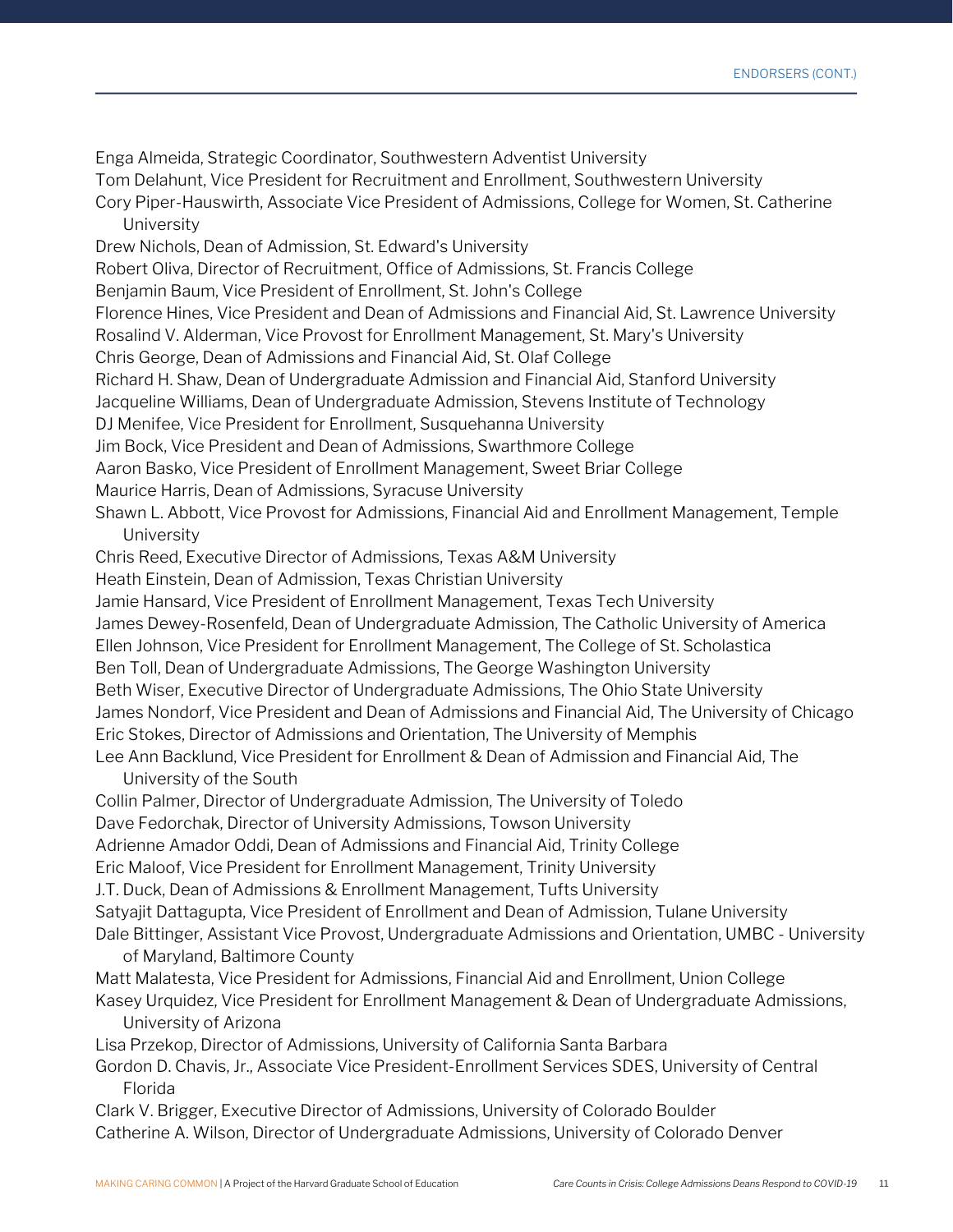Nathan Fuerst, Vice President for Enrollment Planning and Management, University of Connecticut Donnell W. Wiggins, Assistant Vice President of Recruitment and Admission, University of Dayton Rodney Morrison, Vice President for Enrollment Management, University of Delaware Todd Rinehart, Vice Chancellor for Enrollment, University of Denver Zina Evans, Vice President Enrollment Management, University of Florida Andy Borst, Director of Undergraduate Admissions, University of Illinois at Urbana-Champaign Brent A. Gage, Associate Vice President for Enrollment Management, University of Iowa Matt Melvin, Vice Provost for Enrollment Management, University of Kansas Christine Harper, Associate Provost of Enrollment Management, University of Kentucky Alphonso Garrett, Jr., Director of Admissions and Recruitment, University of Maryland Eastern Shore Kedra Ishop, Vice Provost for Enrollment Management, University of Michigan Heidi Meyer, Executive Director of Admissions, University of Minnesota Twin Cities Lindajean Heller Western, Vice President for Enrollment Management, University of Mount Union Scott E. Steinberg, Vice President of University Admissions, University of New England Robert McGann, Director of Admissions, University of New Hampshire Stephen Farmer, Vice Provost for Enrollment and Undergraduate Admissions, University of North Carolina at Chapel Hill Claire Kirby, Director of Admissions, University of North Carolina at Charlotte Marcio Moreno, Director of Admissions, University of North Carolina Wilmington Don Bishop, Associate Vice President for Undergraduate Enrollment, University of Notre Dame Jim Rawlins, Assistant Vice President, Director of Admissions, University of Oregon Eric J. Furda, Dean of Admissions, University of Pennsylvania Marc Harding, Vice Provost for Enrollment, University of Pittsburgh Matthew Boyce, Vice President for Enrollment, University of Puget Sound Stephanie Dupaul, Vice President of Enrollment Management, University of Richmond Robert Alexander, Dean of Admissions, Financial Aid, and Enrollment Management, University of Rochester John Shultz, Vice President for Admissions and Marketing, University of Saint Mary Minh-Ha Hoang, Director of Admission, University of San Diego Michael Beseda, Vice Provost for Enrollment, University of San Francisco Mary Wagner, Assistant Vice President for Enrollment Management, Executive Director of Admissions, University of South Carolina Andrew Hendrix, Director of Admissions, University of South Carolina Aiken Mark Petty, Dean of Enrollment, University of South Dakota Timothy Brunold, Dean of Admission, University of Southern California Rachel Morales, Director of Admissions, University of Southern Maine Kristen Hatfield, Director of Admissions, University of St. Thomas (MN) Ryan M. Konkright, Dean of Admission, University of St. Thomas-Houston Fabrizio D'Aloisio, Assistant Vice Provost for Enrollment Management and Director of Undergraduate Admissions, University of Tennessee, Knoxville Rachelle Hernandez, Senior Vice Provost for Enrollment Management and Student Success,

University of Texas at Austin

Scott Smiley, Director of Admissions, University of Texas Permian Basin

Steve Robinson, Senior Associate Vice President for Enrollment Management, University of Utah Ryan Hargraves, Executive Director of Admissions, University of Vermont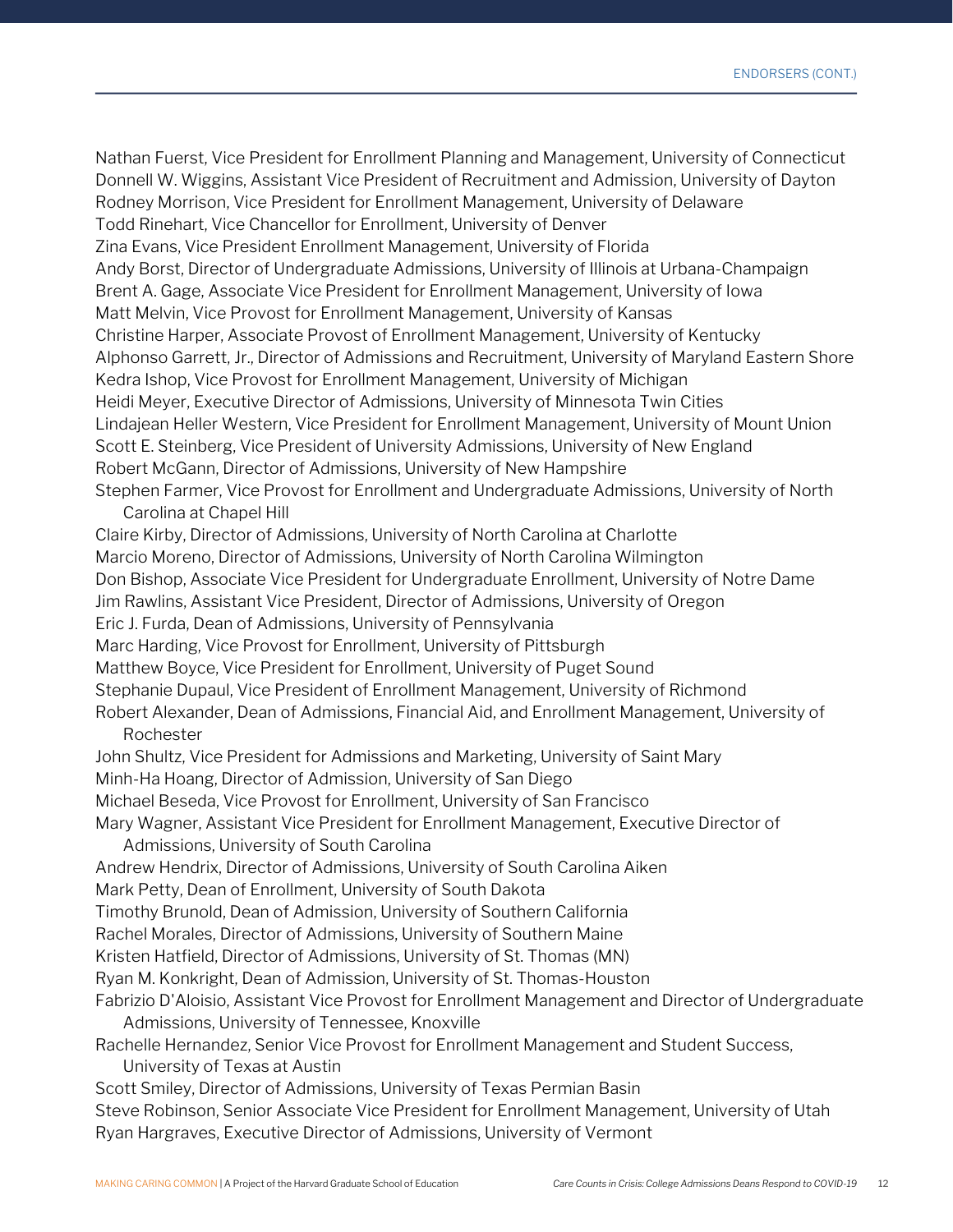Greg Roberts, Dean of Admission, University of Virginia

Corey M. Sjoquist, Director of Admissions, University of Wisconsin-La Crosse

Derek Kindle, Vice Provost for Enrollment Management, University of Wisconsin-Madison

Patrick Fay, Director of Admissions, University of Wisconsin-Milwaukee

Jeffery T. Gates, Senior Vice President for Student Life and Enrollment Management, Utica College Ray Brown, Vice President for Enrollment, Valparaiso University

- Douglas L. Christiansen, Vice Provost for University Enrollment Affairs and Dean of Admissions and Financial Aid, Vanderbilt University
- Sonya Smith, Dean of Admission and Student Financial Services, Vassar College
- Brian Emerson, Vice President for Enrollment Management and Operations, Villa Maria College

J. Leon Washington, Dean of Enrollment Management, Villanova University

Vernon L. Beitzel, Director of Admissions, Virginia Military Institute

Karen Vargas, Dean of Admissions, Wake Forest University

Bart Blankenship, Director of Admissions, Warner University

Sally Stone Richmond, Vice President for Admissions and Financial Aid, Washington and Lee University

Ronné P. Turner, Vice Provost for Admissions and Financial Aid, Washington University in St. Louis Dawn Medley, Associate Vice President of Enrollment Management, Wayne State University

Joy St. John, Dean of Admission and Financial Aid, Wellesley College

Amin Abdul-Malik Gonzalez, Vice President & Dean of Admission and Financial Aid, Wesleyan University

George M. Zimmerman, Executive Director of Admissions and Recruitment, West Virginia University Phil Moreno, President, Western Association for College Admission Counseling

Jay Murray, Associate Vice President for Enrollment, Western Connecticut State University

Alicia Kornowa, Director of Admissions, Western Michigan University

Kelly L. Hart, Director of Admission, Westfield State University

Walter Caffey, Vice President for Enrollment and Dean of Admission and Student Aid, Wheaton College Massachusetts

Josh Jensen, Vice President for Enrollment and Communications, Whitman College

Thomas K. Malloy, Associate Vice President, Enrollment Management, Widener University Mary Randers, Dean of Admission, Willamette University

Tim Wolfe, Associate Vice President for Enrollment, William & Mary

Colleen Murphy, Vice President, Enrollment Management and Marketing, William Peace University

Liz Creighton, Dean of Admission and Financial Aid, Williams College

Amanda James, Director of Admissions, Winthrop University

Brand Stille, Vice President for Enrollment, Wofford College

Andrew B. Palumbo, Dean of Admissions and Financial Aid, Worcester Polytechnic Institute

Robert F. Durkle, Chief Recruitment and Admissions Officer, Wright State University

Jeremiah Quinlan, Dean of Undergraduate Admissions and Financial Aid, Yale University